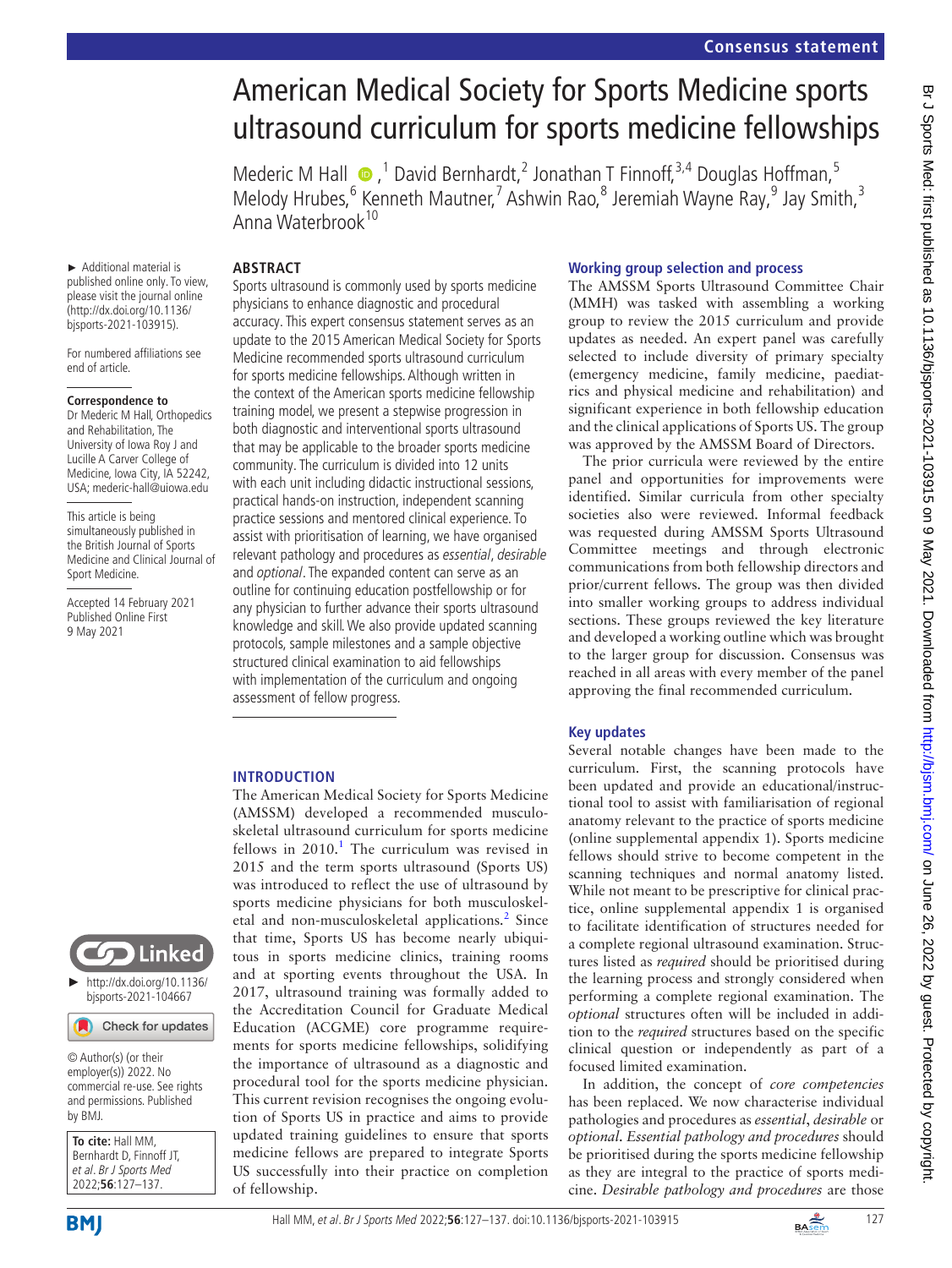that may be less common or more advanced but are of significant importance to the sports medicine physician. These should be introduced after the fellow becomes competent in the essential concepts. Finally, *optional pathology and procedures* have been detailed to serve as aspirational content recognising that many of these concepts will require continued learning beyond fellowship training. This applies to the *optional* structures listed in the scanning protocols as well. The fundamentals, however, should be in place for all sports medicine physicians to develop these skills.

Another significant change to this curriculum is the formal inclusion of Sports US evaluation of acute trauma. Although the previous curriculum introduced non-musculoskeletal applications such as the FAST (focused assessment with sonography for trauma) examination, only musculoskeletal core competencies were included in the curriculum. Herein, we include a practical curriculum in applications and protocols relevant to sports medicine practice in the field. With the increasing availability of on-site ultrasound capabilities, these applications have moved beyond theoretical and are now being actively used by many sports medicine physicians to provide prompt diagnosis and aid in critical decision making. While the role of ultrasound in evaluation and management of acute trauma continues to be defined in sports medicine practice, these concepts are supported in the Emergency Medicine and Critical Care literature.<sup>3</sup>

Finally, in keeping with recent developments in graduate medical education, we have provided suggested milestones ([online supplemental appendix 2\)](https://dx.doi.org/10.1136/bjsports-2021-103915) to aid in the evaluation of fellow progression and competency in Sports US. These milestones now recognise the importance of identifying pathology and performing procedures and generating a detailed and accurate report. Appropriate reporting of diagnostic findings and procedural details is an essential skill and has been integrated into the curriculum. A sample objective structured clinical examination (OSCE) is also included [\(online supplemental appendix](https://dx.doi.org/10.1136/bjsports-2021-103915)  [3](https://dx.doi.org/10.1136/bjsports-2021-103915)).

#### **OVERVIEW OF CURRICULUM STRUCTURE**

The curriculum has been organised into 12 units as presented in [box](#page-1-0) 1. Each unit follows a general progression beginning with introduction of core concepts followed by progression of skills in acquiring and interpreting diagnostic images and finally interventional procedural techniques. The core components of the curriculum continue to be: (1) didactic instructional sessions, (2) didactic practical hands-on instruction, (3) supplementary education and (4) mentored clinical experience.

#### **Didactic instructional sessions**

Didactic instruction can occur via a dedicated Sports US course or scheduled teaching sessions during fellowship. Multiple online resources have been developed to assist programmes in meeting this requirement and can be found on the AMSSM website (<https://www.amssm.org/>). Each Fellowship programme is encouraged to provide the fellow with further pertinent information relevant to each educational unit. Some online resources are provided in [online supplemental appendix 4](https://dx.doi.org/10.1136/bjsports-2021-103915).

Unit 1 includes introductory lectures discussing ultrasound principles and physics, image acquisition and optimisation, normal and pathological appearance of tissues, ultrasound artefacts, advantages and limitations of ultrasound relative to other imaging modalities, appropriate labelling and reporting, coding and billing and appropriate ultrasound unit maintenance and cleaning. Unit 2 reviews pharmacological principles of

#### **Box 1 Sports ultrasound curriculum outline\*†**

- <span id="page-1-0"></span>1. Principles of sports ultrasound and introduction to diagnostic scanning techniques.
- 2. Introduction to ultrasound-guided interventional procedures.
- 3. Sports ultrasound evaluation of trauma and other acute conditions.
- 4. Sports ultrasound of the shoulder (including neck, chest and upper arm as indicated).
- 5. Sports ultrasound of the elbow and forearm.
- 6. Sports ultrasound of the wrist.
- 7. Sports ultrasound of the hand and finger.
- 8. Sports ultrasound of the hip and pelvis.
- 9. Sports ultrasound of the thigh.
- 10. Sports ultrasound of the knee.
- 11. Sports ultrasound of the leg and ankle.
- 12. Sports ultrasound of the foot.

\*Each unit includes: (1) didactic instructional sessions, (2) didactic practical hands-on instruction, (3) supplementary educational activities including independent scanning practice sessions and (4) mentored clinical experience.

†Units 4–12 are organised to facilitate a stepwise learning progression: (1) review of scanning protocols and normal anatomy, (2) relevant regional pathology and (3) ultrasound-guided interventional procedures associated with the region.

commonly used medications, patient selection, sterile technique, ergonomics, procedural risks and treatment of common adverse events and introduces the techniques of ultrasound-guided interventional image optimisation and needle/device dynamic tracking using both in-plane and out-of-plane techniques. Unit 3 introduces the topic of Sports US evaluation of acute trauma. This topic may be less familiar to some fellows and faculty. Programmes may consider partnering with Emergency Medicine colleagues as needed; online resources are being developed for the AMSSM website [\(https://www.amssm.org/](https://www.amssm.org/)). Didactic instruction should introduce trauma scanning techniques/protocols and review indications, limitations and the importance of repeat examinations and complimentary advanced imaging.

The remaining units are divided by body region and the didactic instructional sessions are organised into three sections to facilitate a stepwise learning progression: (1) review of scanning protocols and normal anatomy; (2) relevant regional pathology and (3) ultrasound-guided interventional procedures associated with that region. Each of these sections will be supplemented with practical hands-on instruction, self-directed independent scanning sessions and clinical experiences as detailed below. It is recommended that fellows demonstrate both the knowledge and skills associated with each section prior to progressing to the next section (eg, competency in the diagnostic shoulder scanning protocol and recognition of all relevant anatomy should precede instruction and practice in interventional procedures about the shoulder).

#### **Didactic practical hands-on instruction**

Hands-on didactic practice sessions should be completed under the direct supervision of a qualified mentor. A qualified mentor is defined as an individual who has completed an accredited sports medicine fellowship since the addition of ultrasound to the ACGME core programme requirements and/or who has met the qualifications outlined by the American Institute of Ultrasound in Medicine (AIUM) Training Guidelines [\(https://www.](https://www.aium.org/)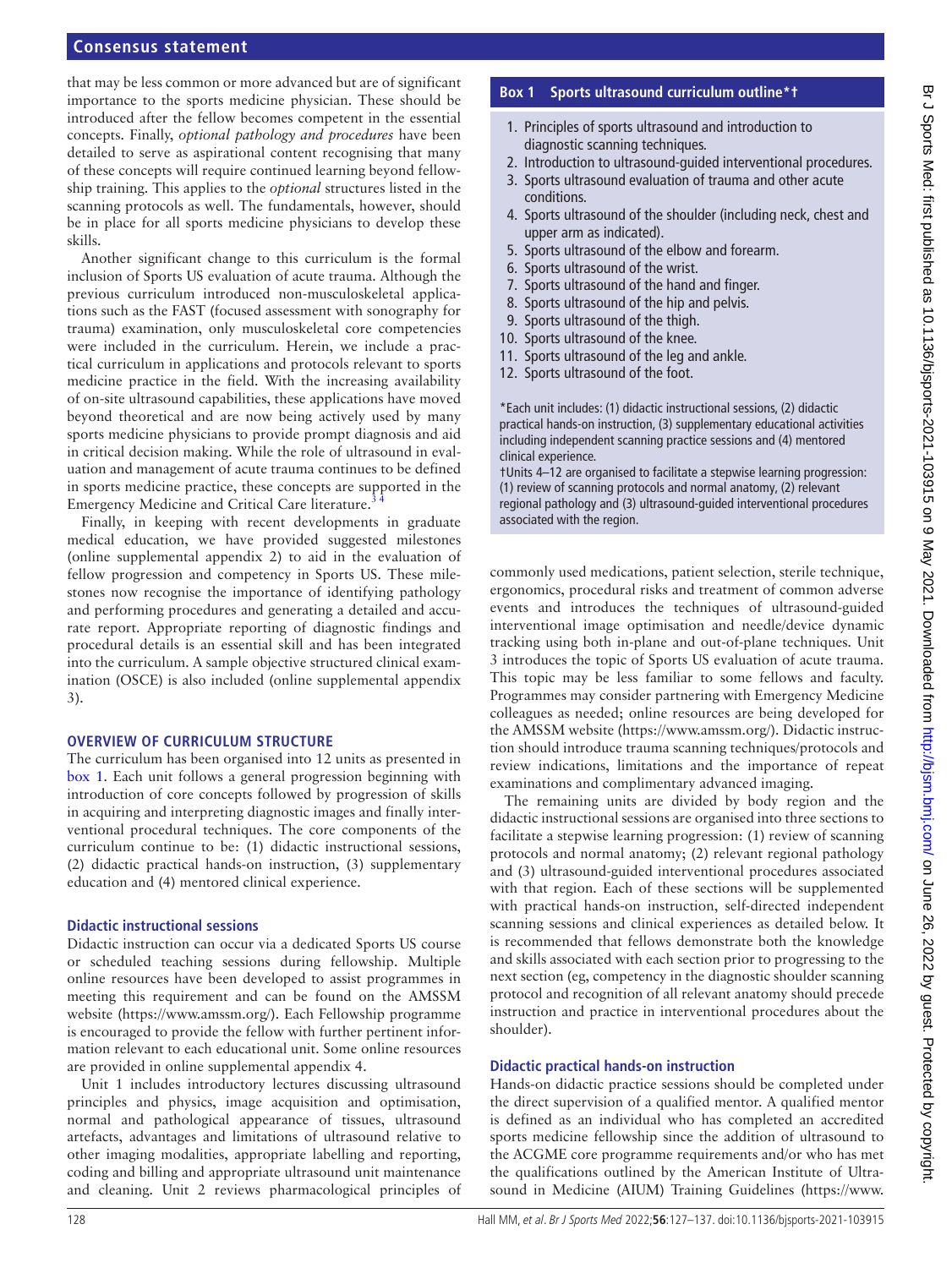Br J Sports Med: first published as 10.1136/bjsports-2021-103915 on 9 May 2021. Downloaded from http://bjsm.bmj.com/ on June 26, 2022 by guest. Protected by copyright

Br J Sports Med: first published as 10.1136/bjsports-2021-103915 on 9 May 2021. Downloaded from <http://bjsm.bmj.com/> on June 26, 2022 by guest. Protected by copyright.

[aium.org/](https://www.aium.org/)). During these sessions, fellows should apply the knowledge and skills acquired during the didactic instructional sessions in a controlled and supervised environment.

The didactic practical hands-on sessions should include the following: (1) practice and demonstration of performing a complete ultrasound evaluation of each region listed in the scanning protocols including proper image optimisation and acquisition (see [online supplemental appendix 1](https://dx.doi.org/10.1136/bjsports-2021-103915)); (2) practice and demonstration of proper image labelling and storage. Transfer of images should follow guidelines outlined by the Health Insurance Portability and Accountability Act; (3) review of saved images from the fellow's self-directed practice scanning sessions and provision of constructive feedback regarding study completeness, proper image optimisation, labelling, storage and transfer. Deficiencies should be reconciled during subsequent scanning sessions; (4) practice and demonstration of interventional skills, preferably using unembalmed cadaveric specimens. If cadaveric specimens are not available, the fellow should practice appropriate imaging of target structures on live models and should practice needle/device imaging and guidance techniques using turkey breasts, pig feet, pig legs, firm tofu, phantoms or another appropriate medium. As the fellow's skills improve, more advanced Sports US examination techniques and interventional procedures should be introduced into the didactic practice sessions (see *desirable* and *optional* categories below).

### **Supplementary education**

The fellow's education should include supplementary educational experiences to reinforce the knowledge and skills gained during the didactic sessions and mentored clinical experience. Independent scanning practice sessions are required, and their importance should be stressed. It is only through regular scanning that proficient technique can be achieved. These sessions should include obtaining normal complete regional scans for review with the fellow's mentor. During these sessions, the fellow should also practice positioning for procedures and ultrasoundguided needle/device tracking using the appropriate medium as describe above.

Other recommended supplementary experiences include: (1) using online education material including the AMSSM Sports US Online Didactics, virtual meetings and webinars; (2) reading reference texts and journal articles; (3) presenting Sports US related articles at journal club and (4) attending live Sports US conferences and presentations. The integration of recommended supplementary educational experiences may vary from fellowship to fellowship based on available resources and the overall curriculum structure.

### **Mentored clinical experience**

This component of the fellow's Sports US training process is required to ensure that the fellow is proficient in performing the recommended diagnostic and interventional Sports US skills in clinical practice. As knowledge and skills are acquired through the didactic and independent scanning sessions, the fellow should, under the direct supervision of a qualified mentor, begin to perform diagnostic scanning and interventional procedures on patients in a clinical setting. During this experience, fellows should practice and eventually demonstrate competency as described in the sample milestones (see [online supplemental](https://dx.doi.org/10.1136/bjsports-2021-103915)  [appendix 2](https://dx.doi.org/10.1136/bjsports-2021-103915)). Special attention should be paid to obtaining proficiency in performing all regional examinations, recognising *essential* pathological conditions and performing *essential* interventional procedures. Once these skills are established, the fellow

may progress through the *desirable* and *optional* pathology and interventional procedures as time and resources allow. As the fellow gains proficiency in the clinical applications of Sports US, the level of supervision may be modified as allowed by institutional policy governing teaching rules.

#### **RECOMMENDED CURRICULUM AND LEARNING OBJECTIVES FOR SPORTS ULTRASOUND TRAINING**

The following curriculum has been organised into units. Suggested resources and references have been grouped at the end of the curriculum and are available on the AMSSM website [\(https://](https://www.amssm.org/) [www.amssm.org/](https://www.amssm.org/)). While the curriculum should be thought of as fluid and longitudinal throughout the year, introductory Units 1 and 2 should be completed first and prioritised early in the fellowship year. Unit 3 may also be considered earlier in the fellowship year given the increased likelihood of trauma and other acute conditions during contact and collision sports that are more common in the fall. The order of the remaining units may be modified as needed and will likely be taught concurrently as the fellow progresses from essential to desirable to optional content. We strongly recommend, however, achieving diagnostic proficiency of a specific region prior to progressing to interventional procedures for that region. Fellows should not be taught to put a needle or other device through a structure they cannot name and readily identify.

Given the unpredictable nature of acute trauma in sport and variance in presentation of specific conditions, we recognise that it may not be feasible for fellows to acquire multiple images of the pathological state for each of the recommended units. The minimum requirement should include hands on instruction in the scanning protocols and independent normal scans submitted for review. Becoming familiar with the absence of pathology is essential. Fellowship programmes could consider partnering outside of the traditional sports medicine and primary specialty clinics as needed for exposure to relevant examples of pathological studies. This could include the emergency department, Orthopaedic and Rheumatology clinics, as well as medicine and intensive care wards. Every effort should be made to ensure that fellows achieve competence in the core concepts represented by the *essential pathology and procedures* listed below.

This curriculum allows flexibility for programmes that have varying prioritisation of ultrasound training in their overall fellowship curriculum. This flexibility will fulfil ACGME programme requirements, AIUM training guidelines and prerequisites for the Alliance for Physician Certification & Advancement Registered in Musculoskeletal sonography certification. Successful completion will ensure the acquisition of enough Sports US skills to allow independent practice in diagnostic and interventional Sports US.

#### **UNIT 1: PRINCIPLES OF SPORTS ULTRASOUND AND INTRODUCTION TO DIAGNOSTIC SCANNING TECHNIQUES Didactic instructional sessions**

- 1. Identify and discuss the function of basic controls on an ultrasound machine console, including:
	- Transducer selection.
	- Presets.
	- Depth.
	- Focal zone/focal region.
	- Gain.
	- Time gain compensation/depth gain compensation.
	- Zoom (including read zoom and write zoom).
- 2. Instruction on basic ultrasound physics, including: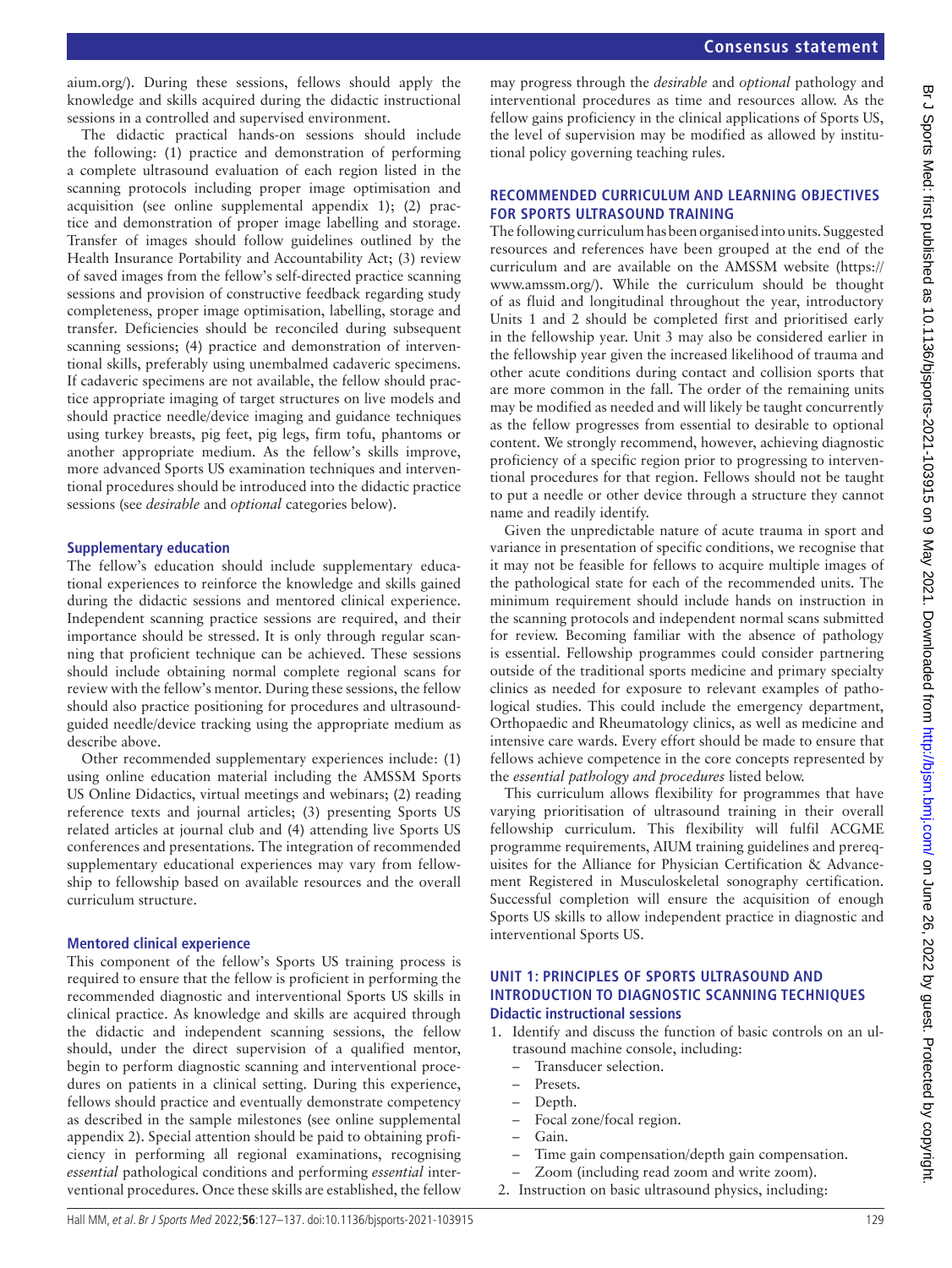- How an ultrasound image is generated.
- Inter-relationship of machine controls (eg, frequency, resolution and depth).
- Doppler imaging (difference between power Doppler and colour Doppler).
- 3. Discuss how to optimise an ultrasound image.
	- Superficial structures.
	- Deep structures.
- 4. Discuss the benefits and limitations of ultrasound relative to other imaging modalities.
- 5. Understand the use of Doppler for imaging vascular structures including neovessels.
- 6. Describe transducers movements.
- Slide.
	- Heel-toe.
	- Tilt.
	- Compression.
	- Rotation.
	- Pivot.
	- Stand-off and oblique stand-off.
- 7. Describe the normal ultrasound appearance of bone, cartilage, ligament, fascia, fat, muscle, nerve, tendon, thoracoabdominal structures and vasculature.
- 8. Discuss the common abnormal ultrasound appearances of bone, cartilage, ligament, fascia, fat, muscle, nerve, tendon, thoracoabdominal structures and vasculature.
- 9. Identify and discuss the source and/or implications of ultrasound artefacts, including:
	- Acoustic shadowing.
	- Anisotropy.
	- Through transmission.
	- Refraction.
	- Reverberation.
- 10. Describe appropriate labelling of ultrasound images.
	- Use of text insertion and arrows.
	- Appropriate use of measurement callipers.
- 11. Understand how to capture, store and transfer ultrasound images.
- 12. Discuss use of appropriate terminology.
- 13. Discuss appropriate diagnostic reporting and coding/billing per institutional guidelines.
- 14. Understand appropriate ultrasound maintenance and transducer cleaning/disinfection.

### **Didactic practical hands-on instruction**

- 1. Introduction to the ultrasound cart.
- 2. Review of institutional ultrasound procedure room policies and protocols.
- 3. Demonstration of basic scanning techniques including image optimisation, transducer movements, patient and physician ergonomics and so on.

#### **UNIT 2: INTRODUCTION TO ULTRASOUND-GUIDED INTERVENTIONAL PROCEDURES Didactic instructional sessions**

- 1. Understand the rationale for ultrasound-guided procedures.
	- Indications.
	- Contraindications.
- 2. Describe appropriate labelling of ultrasound interventional images.
- 3. Understand how to capture, store and transfer ultrasound procedure images.
- 4. Discuss use of appropriate procedural terminology.
- 5. Discuss appropriate procedural reporting.
- 6. Understand coding and billing guidelines including requirements for image archiving.
- 7. Discuss general principles of ultrasound-guided procedures.
	- Patient selection.
	- **Ergonomics**
	- Sterile technique.
	- Describe the advantages and disadvantages of needle tracking using an in-plane versus out-of-plane approach and provide clinical examples of when each approach may be beneficial.
	- Understand image optimisation for needle location, relocation and dynamic tracking, including transducer manipulation, jiggling, rotation and stylet movement.

### **Didactic practical hands-on instruction**

- 1. Image a needle using an in-plane and out-of-plane approach under ultrasound guidance in a phantom, turkey breast, cadaveric specimen, or other imaging medium.
- 2. Demonstrate the ability to efficiently relocate a lost needle during both an in-plane and out-of-plane needle tracking approach.
- 3. Demonstrate the ability to guide a needle into a target region or structure using both an in-plane and out-of-plane approach in a phantom, turkey breast, cadaveric specimen or other imaging medium.

#### **UNIT 3: SPORTS ULTRASOUND EVALUATION OF TRAUMA AND OTHER ACUTE CONDITIONS Didactic instructional sessions**

- 1. The rationale for ultrasound assessment of the acutely injured athlete.
- 2. Limitations of ultrasound in the setting of acute trauma.
- 3. Indications for repeat ultrasound examinations or complimentary advanced imaging.
- 4. Specific applications and techniques.
	- General principles of fracture and dislocation evaluation. – Skin and soft tissue (including foreign body identification and differentiation of cellulitis from abscess).
	- Thoracoabdominal trauma.
	- Introduction to vascular ultrasound (venous thrombosis).
	- Ocular trauma.
	- Collapsed athlete.
	- Shortness of breath/pulmonary evaluation.

### **Didactic practical hands-on instruction**

- 1. Hands-on instruction in diagnostic scanning protocols.
- 2. Supervised practice of diagnostic scanning protocols
	- Appropriate patient positioning.
	- Transducer selection.
	- Ergonomics.
	- Technique.

- 1. *Independent examinations* (three separate normal scans demonstrating the structures and protocols from [online sup](https://dx.doi.org/10.1136/bjsports-2021-103915)[plemental appendix 1](https://dx.doi.org/10.1136/bjsports-2021-103915) are to be submitted to the mentor for review; see Milestones Level 2, [online supplemental appen](https://dx.doi.org/10.1136/bjsports-2021-103915)[dix 2\)](https://dx.doi.org/10.1136/bjsports-2021-103915).
- 2. *Essential pathology and protocols* (demonstrative cases should be submitted for review, including draft reports; see Milestones Level 3, [online supplemental appendix 2\)](https://dx.doi.org/10.1136/bjsports-2021-103915). – Common sites of fracture.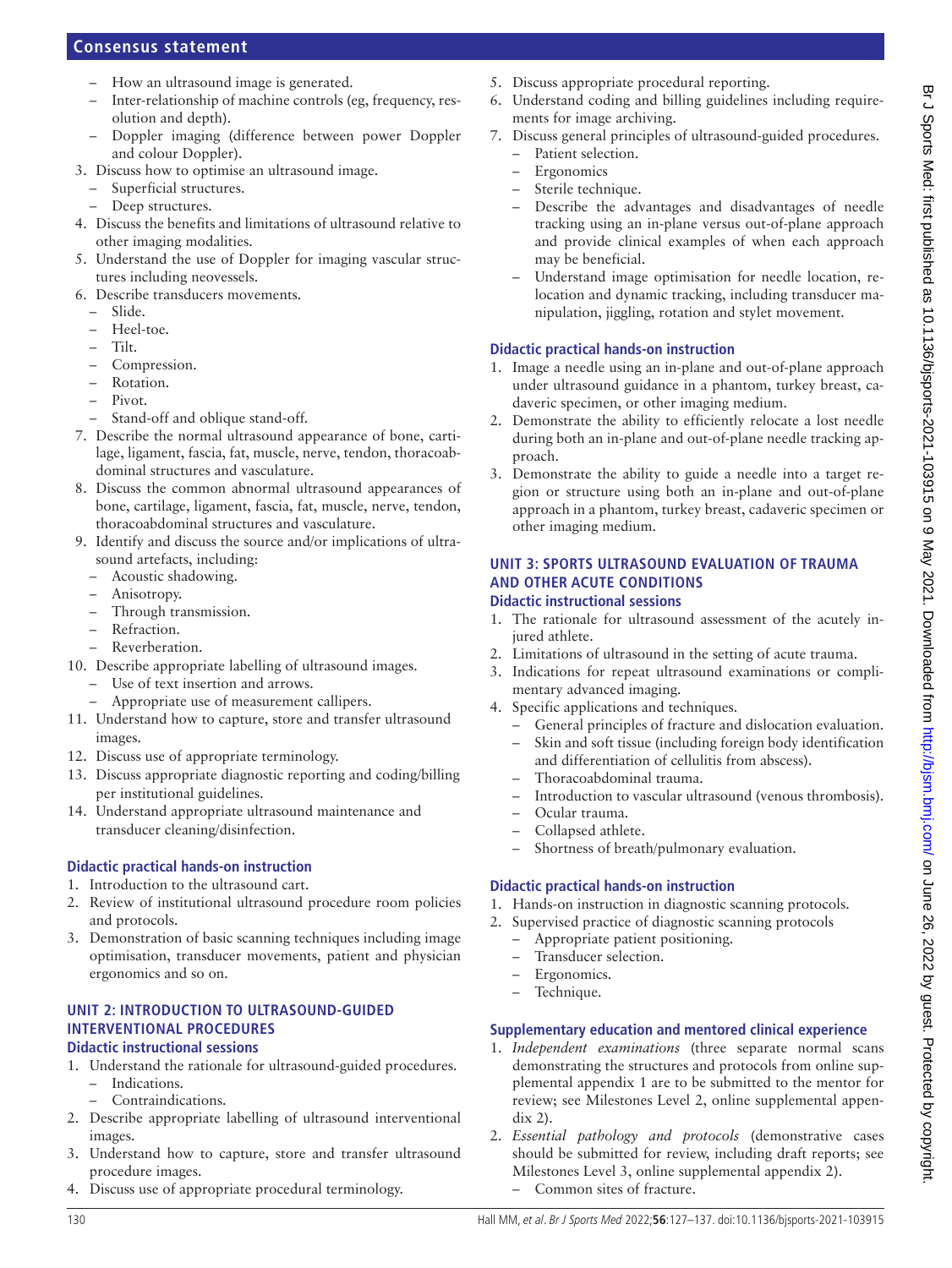- Rib.
- Clavicle.
- Distal radius/ulna.
- Metacarpal.
- Fibula.
- Metatarsal.
- Glenohumeral joint dislocation.
- Phalanx dislocation.
- eFAST (extended focused assessment of sonography in trauma).
- Differentiation of cellulitis from abscess.
- Identification of superficial foreign body.
- 3. *Desirable pathology and protocols* (demonstrative cases should be submitted for review, including draft reports; see Milestones Level 4, [online supplemental appendix 2](https://dx.doi.org/10.1136/bjsports-2021-103915)).
	- Scaphoid fracture.
	- Other long bone fractures.
	- Ocular trauma assessment.
	- RUSH (Rapid ultrasound in hypotension).
- 4. *Optional pathology and protocols* (demonstrative cases should be submitted for review, including draft reports; see Milestones Level 5, [online supplemental appendix 2](https://dx.doi.org/10.1136/bjsports-2021-103915)).
	- Other non-long bone extremity fractures.
	- Other joint dislocation.
	- Identification of superficial and deep venous thrombosis.
	- Pulmonary assessment.
	- Limited cardiac assessment for evaluation of pericardial effusion and global systolic function.

### **UNIT 4: SPORTS ULTRASOUND OF THE SHOULDER (INCLUDING NECK, CHEST AND UPPER ARM AS INDICATED) Didactic instructional sessions**

- 1. Review scanning protocols and online live scanning demos.
- 2. Pathology lectures.
- 3. Procedures lectures.

# **Didactic practical hands-on instruction**

- 1. Hands-on instruction in diagnostic scanning protocols and procedural technique.
- 2. Supervised practice of diagnostic scanning protocols and procedural image acquisition
	- Appropriate patient positioning.
	- Transducer selection.
	- Ergonomics.
	- Technique.
- 3. As resources allow, it is recommended that ultrasoundguided procedures be practiced on an unembalmed cadaveric specimen. If this is not feasible, then fellows should practice all aspects of needle visualisation and tracking using other appropriate medium. The principles of the procedures listed below should be reviewed in a formal didactic setting.

# **Supplementary education and mentored clinical experience**

- 1. *Independent complete regional examinations* (three separate normal scans are to be submitted to the mentor for review; see Milestones Level 2, [online supplemental appendix 2](https://dx.doi.org/10.1136/bjsports-2021-103915)).
- 2. *Essential pathology* (demonstrative cases should be submitted for review, including draft reports; see Milestones Level 3, [online supplemental appendix 2\)](https://dx.doi.org/10.1136/bjsports-2021-103915).
	- Subacromial-subdeltoid bursitis.
	- Subacromial impingement (at acromion or coracoacromial ligament).
	- Rotator cuff tendinosis.
- Full thickness rotator cuff tear.
- Long head of the biceps tendinopathy.
- Glenohumeral joint effusion and/or synovitis.
- Acromioclavicular joint osteoarthritis.
- Acromioclavicular joint sprain.
- 3. *Essential procedures* (demonstrative cases should be submitted for review, including draft reports; see Milestones Level 3, [online supplemental appendix 2](https://dx.doi.org/10.1136/bjsports-2021-103915)).
	- Intra-articular glenohumeral joint aspiration/injection.
	- Intra-articular acromioclavicular joint injection.
	- Subacromial-subdeltoid bursa injection.
	- Biceps tendon sheath injection.
- 4. *Desirable pathology* (demonstrative cases should be submitted for review, including draft reports; see Milestones Level 4, [online supplemental appendix 2](https://dx.doi.org/10.1136/bjsports-2021-103915)).
	- Long head of biceps subluxation/dislocation.
	- Rotator cuff partial thickness tear.
	- Spinoglenoid notch cyst.
	- Fatty infiltration and/or atrophy of the rotator cuff muscles.
	- Pectoralis major muscle and/or tendon tear.
- 5. *Desirable procedures* (demonstrative cases should be submitted for review, including draft reports; see Milestones Level 4, [online supplemental appendix 2](https://dx.doi.org/10.1136/bjsports-2021-103915)).
	- Barbotage of calcific tendinopathy.
	- Rotator interval approach to glenohumeral joint injection.
- 6. *Optional pathology* (demonstrative cases should be submitted for review, including draft reports; see Milestones Level 5, [online supplemental appendix 2](https://dx.doi.org/10.1136/bjsports-2021-103915)).
	- Adhesive capsulitis (ie, coracohumeral ligament thickening, hyperaemia and so on).
	- Subcoracoid impingement.
	- Radial neuropathy.
	- Axillary neuropathy (eg, quadrilateral space syndrome, post-traumatic and so on).
	- Brachial plexopathy.
	- Sternoclavicular joint osteoarthritis.
	- Sternoclavicular joint effusion and/or synovitis.
	- Sternoclavicular joint sprain with or without instability.
- 7. *Optional procedures* (demonstrative cases should be submitted for review, including draft reports; see Milestones Level
	- 5, [online supplemental appendix 2](https://dx.doi.org/10.1136/bjsports-2021-103915)).
	- Suprascapular nerve block.
	- Sternoclavicular joint aspiration/injection.
	- Tenotomy with or without debridement of rotator cuff.

### **UNIT 5: SPORTS ULTRASOUND OF THE ELBOW AND FOREARM**

## **Didactic instructional sessions**

- 1. Review scanning protocols and online live scanning demos.
- 2. Pathology lectures.
- 3. Procedures lectures.

# **Didactic practical hands-on instruction**

- 1. Hands-on instruction in diagnostic scanning protocols and procedural technique.
- 2. Supervised practice of diagnostic scanning protocols and procedural image acquisition.
	- Appropriate patient positioning.
	- Transducer selection.
	- Ergonomics.
	- Technique.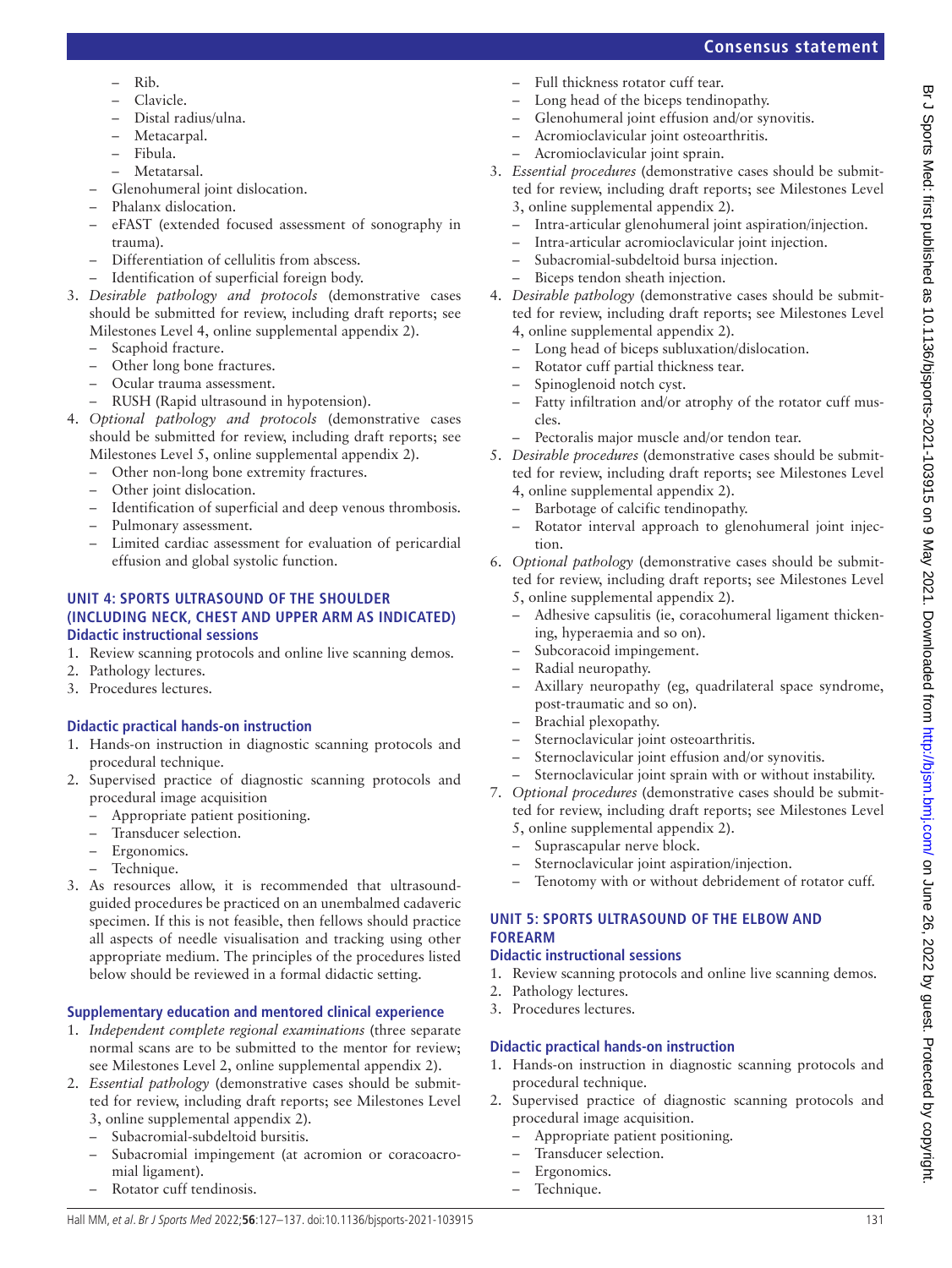3. As resources allow, it is recommended that ultrasoundguided procedures be practiced on an unembalmed cadaveric specimen. If this is not feasible, then fellows should practice all aspects of needle visualisation and tracking using other appropriate medium. The principles of the procedures listed below should be reviewed in a formal didactic setting.

#### **Supplementary education and mentored clinical experience**

- 1. *Independent complete regional examinations* (three separate normal scans should be submitted for review; see Milestones Level 2, [online supplemental appendix 2\)](https://dx.doi.org/10.1136/bjsports-2021-103915).
- 2. *Essential pathology* (demonstrative cases should be submitted for review, including draft reports; see Milestones Level 3, [online supplemental appendix 2\)](https://dx.doi.org/10.1136/bjsports-2021-103915).
	- Common extensor tendinopathy.
	- Common flexor tendinopathy.
	- Ulnar collateral ligament injury with or without instability.
	- Ulnar neuropathy at the elbow with or without instability.
- 3. *Essential procedures* (demonstrative cases should be submitted for review, including draft reports; see Milestones Level 3, [online supplemental appendix 2\)](https://dx.doi.org/10.1136/bjsports-2021-103915).
	- Intra-articular elbow joint aspiration/injection.
	- Peritendinous or intratendinous injection of the common extensor tendon origin.
	- Peritendinous or intratendinous injection of the common flexor tendon origin.
- 4. *Desirable pathology* (demonstrative cases should be submitted for review, including draft reports; see Milestones Level 4, [online supplemental appendix 2\)](https://dx.doi.org/10.1136/bjsports-2021-103915).
	- Distal biceps tendinopathy.
	- Triceps tendinopathy.
	- Elbow joint osteoarthritis.
	- Radial head or neck fracture.
	- Elbow joint effusion and/or synovitis.
	- Posterior interosseous nerve entrapment.
	- Lateral collateral ligament complex injury with or without instability.
	- Posterior impingement of the elbow.
	- Olecranon bursitis.
- 5. *Desirable procedures* (demonstrative cases should be submitted for review, including draft reports; see Milestones Level 4, [online supplemental appendix 2\)](https://dx.doi.org/10.1136/bjsports-2021-103915).
	- Distal biceps peritendinous injection/bicipitoradial bursa injection.
	- Posterior interosseous nerve block/perineural injection.
	- Tenotomy with or without debridement elbow tendon.
- 6. *Optional pathology* (demonstrative cases should be submitted for review, including draft reports; see Milestones Level 5, [online supplemental appendix 2\)](https://dx.doi.org/10.1136/bjsports-2021-103915).
	- Bicipitoradial bursitis.
	- Median nerve entrapment at the elbow.
	- Posterolateral rotary instability.
	- Olecranon fossa synovitis.
	- Posterolateral impingement (elbow synovial fold syndrome).
- 7. *Optional procedures* (demonstrative cases should be submitted for review, including draft reports; see Milestones Level 5, [online supplemental appendix 2\)](https://dx.doi.org/10.1136/bjsports-2021-103915).
	- Ulnar nerve block/perineural injection.
	- Median nerve block/perineural injection.

#### **UNIT 6: SPORTS ULTRASOUND OF THE WRIST Didactic instructional sessions**

- 1. Review scanning protocols and online live scanning demos.
- 2. Pathology lectures.
- 3. Procedures lectures.

#### **Didactic practical hands-on instruction**

- 1. Hands-on instruction in diagnostic scanning protocols and procedural technique
- 2. Supervised practice of diagnostic scanning protocols and procedural image acquisition.
	- Appropriate patient positioning
	- Transducer selection.
	- Ergonomics.
	- Technique.
- 3. As resources allow, it is recommended that ultrasoundguided procedures be practiced on an unembalmed cadaveric specimen. If this is not feasible, then fellows should practice all aspects of needle visualisation and tracking using other appropriate medium. The principles of the procedures listed below should be reviewed in a formal didactic setting.

- 1. *Independent complete regional examinations* (three separate normal scans should be submitted for review; see Milestones Level 2, [online supplemental appendix 2](https://dx.doi.org/10.1136/bjsports-2021-103915)).
- 2. *Essential pathology* (demonstrative cases should be submitted for review, including draft reports; see Milestones Level 3, [online supplemental appendix 2](https://dx.doi.org/10.1136/bjsports-2021-103915)).
	- Wrist joint effusion and/or synovitis.
	- Stenosing tenosynovitis of first dorsal compartment (De-Quervain's tenosynovitis).
	- Median neuropathy at the wrist (carpal tunnel syndrome).
	- First carpometacarpal joint osteoarthritis.
	- Dorsal or volar ganglion cyst.
- 3. *Essential procedures* (demonstrative cases should be submitted for review, including draft reports; see Milestones Level 3, [online supplemental appendix 2](https://dx.doi.org/10.1136/bjsports-2021-103915)).
	- Intra-articular wrist aspiration/injection
	- First carpometacarpal joint injection.
	- Wrist tendon sheath injection.
	- Carpal tunnel injection.
- 4. *Desirable pathology* (demonstrative cases should be submitted for review, including draft reports; see Milestones Level 4, [online supplemental appendix 2](https://dx.doi.org/10.1136/bjsports-2021-103915)).
	- Dorsal scapholunate ligament sprain with or without instability.
	- Extensor carpi ulnaris tendinopathy with or without instability.
	- Extensor tenosynovitis.
	- Flexor carpi radialis tendinopathy.
	- Flexor carpi ulnaris enthesopathy.
	- Scaphoid fracture.
	- Distal radius or ulna fracture.
- 5. *Desirable procedures* (demonstrative cases should be submitted for review, including draft reports; see Milestones Level 4, [online supplemental appendix 2](https://dx.doi.org/10.1136/bjsports-2021-103915)).
	- Ganglion cyst aspiration/injection.
- 6. *Optional pathology* (demonstrative cases should be submitted for review, including draft reports; see Milestones Level 5, [online supplemental appendix 2](https://dx.doi.org/10.1136/bjsports-2021-103915)).
	- Proximal and distal intersection syndromes.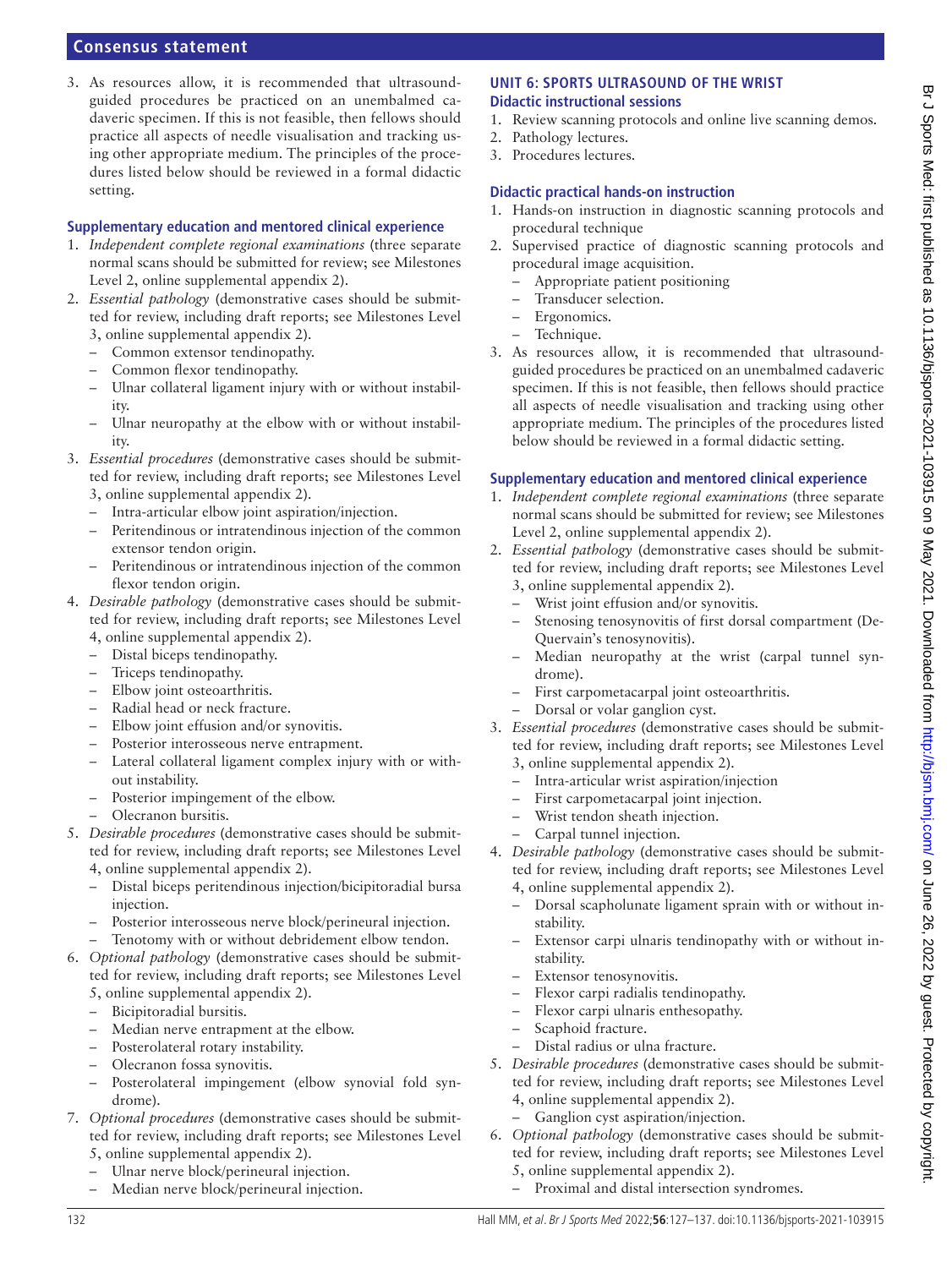- Fourth dorsal compartment retinacular impingement.
- Metacarpal bossing.
- Pisotriquetral osteoarthritis.
- Ulnar nerve entrapment at Guyon's canal (eg, accessory abductor digiti minimi muscle).
- Triangular fibrocartilage complex tear vii. Hook of the hamate fracture.
- 7. *Optional procedures* (demonstrative cases should be submitted for review, including draft reports; see Milestones Level 5, [online supplemental appendix 2\)](https://dx.doi.org/10.1136/bjsports-2021-103915).
	- Ulnar nerve injection at Guyon's canal.
	- Pisotriquetral or other wrist joint aspiration/injection.

### **UNIT 7: SPORTS ULTRASOUND OF THE HAND AND FINGER Didactic instructional sessions**

- 1. Review scanning protocols and online live scanning demos.
- 2. Pathology lectures.
- 3. Procedures lectures.

### **Didactic practical hands-on instruction**

- 1. Hands-on instruction in diagnostic scanning protocols and procedural technique.
- 2. Supervised practice of diagnostic scanning protocols and procedural image acquisition.
	- Appropriate patient positioning.
	- Transducer selection.
	- Ergonomics.
	- Technique.
- 3. As resources allow, it is recommended that ultrasoundguided procedures be practiced on an unembalmed cadaveric specimen. If this is not feasible, then fellows should practice all aspects of needle visualisation and tracking using other appropriate medium. The principles of the procedures listed below should be reviewed in a formal didactic setting.

### **Supplementary education and mentored clinical experience**

- 1. *Independent complete regional examinations* (three separate normal scans should be submitted for review; see Milestones Level 2, [online supplemental appendix 2\)](https://dx.doi.org/10.1136/bjsports-2021-103915).
- 2. *Essential pathology* (demonstrative cases should be submitted for review, including draft reports; see Milestones Level 3, [online supplemental appendix 2\)](https://dx.doi.org/10.1136/bjsports-2021-103915).
	- Metacarpal joint effusion and/or synovitis.
	- Flexor tendon stenosing tenosynovitis (trigger finger).
	- Ulnar collateral ligament sprain of the first metacarpophalangeal (MCP) joint with or without instability.
	- Metacarpal fracture.
- 3. *Essential procedures* (demonstrative cases should be submitted for review, including draft reports; see Milestones Level 3, [online supplemental appendix 2\)](https://dx.doi.org/10.1136/bjsports-2021-103915).
	- Intra-articular finger joint aspiration/injection.
	- Flexor tendon sheath injection.
- 4. *Desirable pathology* (demonstrative cases should be submitted for review, including draft reports; see Milestones Level 4, [online supplemental appendix 2\)](https://dx.doi.org/10.1136/bjsports-2021-103915).
	- Sagittal band injury with or without instability.
	- Central slip injury.
	- Terminal extensor tendon injury (Mallet finger).
	- Flexor digitorum profundus tendon tear (Jersey finger).
	- Phalanx dislocation.
	- Volar plate injury.
	- Proximal interphalangeal joint collateral ligament injury.
- 5. *Desirable procedures* (demonstrative cases should be submitted for review, including draft reports; see Milestones Level 4, [online supplemental appendix 2](https://dx.doi.org/10.1136/bjsports-2021-103915)).
	- Ganglion cyst aspiration/injection.
- 6. *Optional pathology* (demonstrative cases should be submitted for review, including draft reports; see Milestones Level 5, [online supplemental appendix 2](https://dx.doi.org/10.1136/bjsports-2021-103915)).
	- A2 and A4 pulley tears (rock climber's finger).
		- Second to fifth MCP joint collateral ligament injury.
- 7. *Optional procedures* (demonstrative cases should be submitted for review, including draft reports; see Milestones Level 5, [online supplemental appendix 2](https://dx.doi.org/10.1136/bjsports-2021-103915)).
	- Trigger finger release.

### **UNIT 8: SPORTS ULTRASOUND OF THE HIP AND PELVIS Didactic instructional sessions**

- 1. Review scanning protocols and online live scanning demos.
- 2. Pathology lectures.
- 3. Procedures lectures.

### **Didactic practical hands-on instruction**

- 1. Hands-on instruction in diagnostic scanning protocols and procedural technique.
- 2. Supervised practice of diagnostic scanning protocols and procedural image acquisition.
	- Appropriate patient positioning.
	- Transducer selection.
	- Ergonomics.
	- Technique.
- 3. As resources allow, it is recommended that ultrasoundguided procedures be practiced on an unembalmed cadaveric specimen. If this is not feasible, then fellows should practice all aspects of needle visualisation and tracking using other appropriate medium. The principles of the procedures listed below should be reviewed in a formal didactic setting.

- 1. *Independent complete regional examinations* (three separate normal scans should be submitted for review; see Milestones Level 2, [online supplemental appendix 2](https://dx.doi.org/10.1136/bjsports-2021-103915)).
- 2. *Essential pathology* (demonstrative cases should be submitted for review, including draft reports; see Milestones Level 3, [online supplemental appendix 2](https://dx.doi.org/10.1136/bjsports-2021-103915)).
	- Adductor tendinopathy.
	- Hip joint effusion and/or synovitis.
	- Iliopsoas tendinopathy and/or bursitis with or without snapping.
	- Gluteus medius/minimus tendinopathy.
	- Greater trochanteric (subgluteus maximus) bursitis.
	- Proximal hamstring tendinopathy.
- 3. *Essential procedures* (demonstrative cases should be submitted for review, including draft reports; see Milestones Level 3, [online supplemental appendix 2](https://dx.doi.org/10.1136/bjsports-2021-103915)).
	- Intra-articular hip aspiration/injection.
	- Greater trochanteric bursa injection.
	- Proximal hamstring peritendinous or intratendinous injection.
- 4. *Desirable pathology* (demonstrative cases should be submitted for review, including draft reports; see Milestones Level 4, [online supplemental appendix 2](https://dx.doi.org/10.1136/bjsports-2021-103915)).
	- Distal rectus abdominis tendinopathy and/or aponeurosis tear.
	- Rectus femoris tendinopathy.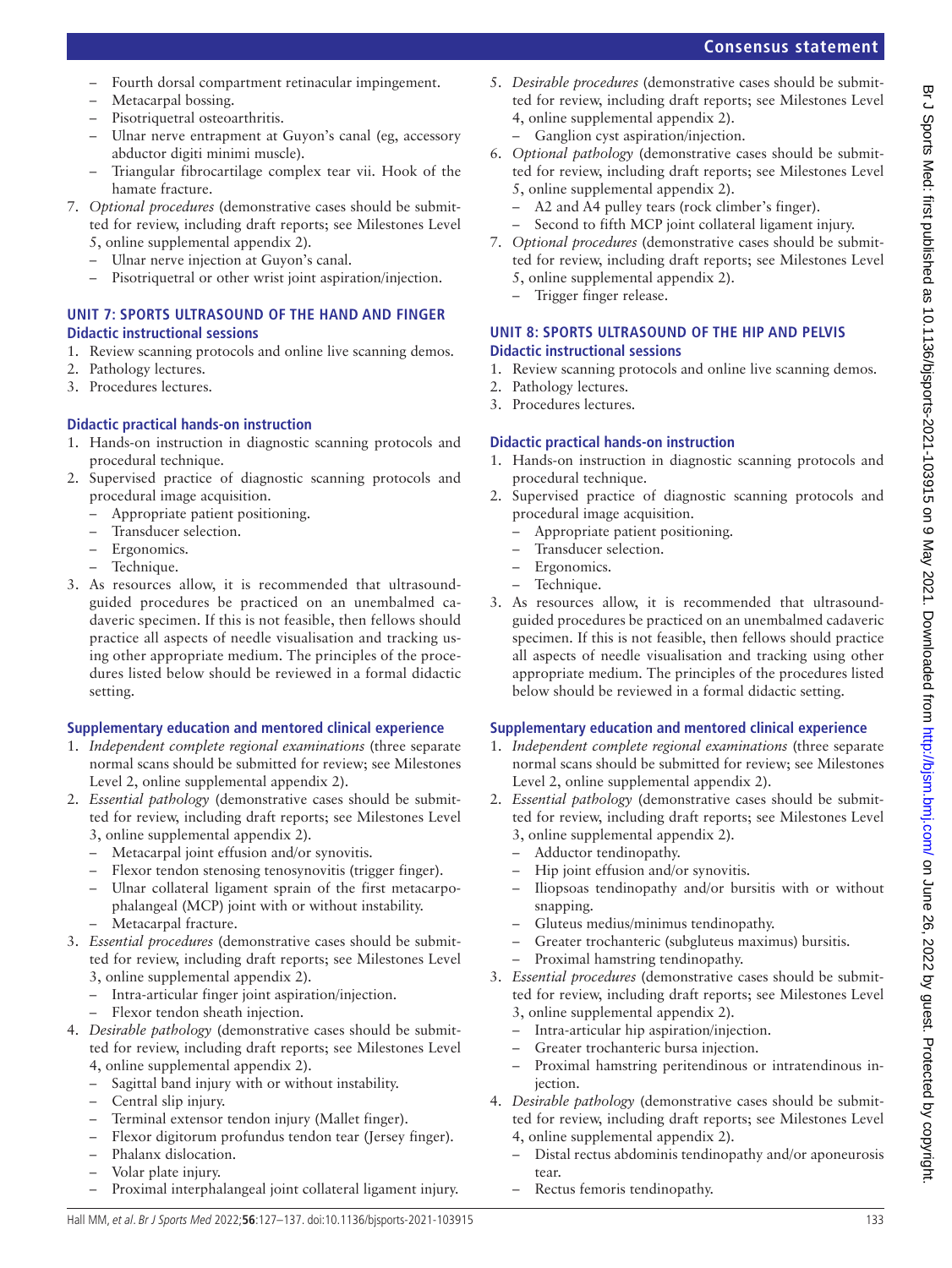- Anterior acetabular labral tear.
- Osteitis pubis.
- Adductor longus muscle/tendon tear.
- Gluteus medius/minimus tendon tear.
- Morel-Lavallee lesion in hip region.
- Proximal hamstring tendon tear.
- Proximal iliotibial band origin enthesopathy.
- 5. *Desirable procedures* (demonstrative cases should be submitted for review, including draft reports; see Milestones Level 4, [online supplemental appendix 2\)](https://dx.doi.org/10.1136/bjsports-2021-103915).
	- Iliopsoas bursa injection.
	- Gluteus medius or minimus peritendinous or intratendinous injection.
	- Adductor longus tendon origin peritendinous or intratendinous injection.
- 6. *Optional pathology* (demonstrative cases should be submitted for review, including draft reports; see Milestones Level 5, [online supplemental appendix 2\)](https://dx.doi.org/10.1136/bjsports-2021-103915).
	- Hip impingement (eg, Cam lesion).
	- Sartorius tendinopathy.
	- Tensor fascia latae tendinopathy.
	- Neuropathy of lateral cutaneous nerve of the thigh.
	- Ischiofemoral impingement.
	- Transversalis fascia tear or insufficiency ('sports hernia').
	- Inguinal and/or femoral hernia.
- 7. *Optional procedures* (demonstrative cases should be submitted for review, including draft reports; see Milestones Level 5, [online supplemental appendix 2\)](https://dx.doi.org/10.1136/bjsports-2021-103915).
	- Lateral cutaneous nerve of thigh block/perineural injection.
	- Tenotomy with or without debridement hip region tendon.

# **UNIT 9: SPORTS ULTRASOUND OF THE THIGH**

### **Didactic instructional sessions**

- 1. Review scanning protocols and online live scanning demos.
- 2. Pathology lectures.
- 3. Procedures lectures.

### **Didactic practical hands-on instruction**

- 1. Hands-on instruction in diagnostic scanning protocols and procedural technique.
- 2. Supervised practice of diagnostic scanning protocols and procedural image acquisition.
	- Appropriate patient positioning.
	- Transducer selection.
	- Ergonomics.
	- Technique.
- 3. As resources allow, it is recommended that ultrasoundguided procedures be practiced on an unembalmed cadaveric specimen. If this is not feasible, then fellows should practice all aspects of needle visualisation and tracking using other appropriate medium. The principles of the procedures listed below should be reviewed in a formal didactic setting.

### **Supplementary education and mentored clinical experience**

- 1. *Independent complete regional examinations* (three separate normal scans should be submitted for review; see Milestones Level 2, [online supplemental appendix 2\)](https://dx.doi.org/10.1136/bjsports-2021-103915).
- 2. *Essential pathology* (demonstrative cases should be submitted for review, including draft reports; see Milestones Level 3, [online supplemental appendix 2\)](https://dx.doi.org/10.1136/bjsports-2021-103915).
	- Hamstring muscle tear.
- Quadriceps muscle tear.
- Quadriceps contusioni.
- 3. *Essential procedures* (demonstrative cases should be submitted for review, including draft reports; see Milestones Level 3, [online supplemental appendix 2](https://dx.doi.org/10.1136/bjsports-2021-103915)).
- 4. Aspiration/injection of fluid collection (ie, haematoma, Morel-Lavallee).
- 5. *Desirable pathology* (demonstrative cases should be submitted for review, including draft reports; see Milestones Level 4, [online supplemental appendix 2](https://dx.doi.org/10.1136/bjsports-2021-103915)).
	- Heterotopic ossification in thigh musculature.
	- Morel-Lavallee lesion in thigh region.
	- Grading severity of hamstring and quadriceps muscle injury.
- 6. *Desirable procedures* (demonstrative cases should be submitted for review, including draft reports; see Milestones Level 4, [online supplemental appendix 2](https://dx.doi.org/10.1136/bjsports-2021-103915)).
	- Sclerosis of Morel-Lavallee lesion.
- 7. *Optional pathology* (demonstrative cases should be submitted for review, including draft reports; see Milestones Level 5, [online supplemental appendix 2](https://dx.doi.org/10.1136/bjsports-2021-103915)).
	- Sciatic nerve entrapment associated with prior hamstring muscle/tendon injury.
	- Other neuropathy (eg, anterior cutaneous nerve of thigh, posterior cutaneous nerve of thigh, obturator, saphenous).
- 8. *Optional procedures* (demonstrative cases should be submitted for review, including draft reports; see Milestones Level 5, [online supplemental appendix 2](https://dx.doi.org/10.1136/bjsports-2021-103915)).
	- Sciatic nerve block/perineural injection.
	- Saphenous nerve block/perineural injection in Adductor canal.

### **UNIT 10: SPORTS ULTRASOUND OF THE KNEE Didactic instructional sessions**

- 1. Review scanning protocols and online live scanning demos.
- 2. Pathology lectures.
- 3. Procedures lectures.

### **Didactic practical hands-on instruction**

- 1. Hands-on instruction in diagnostic scanning protocols and procedural technique.
- 2. Supervised practice of diagnostic scanning protocols and procedural image acquisition.
	- Appropriate patient positioning.
	- Transducer selection.
	- Ergonomics.
	- Technique.
- 3. As resources allow, it is recommended that ultrasoundguided procedures be practiced on an unembalmed cadaveric specimen. If this is not feasible, then fellows should practice all aspects of needle visualisation and tracking using other appropriate medium. The principles of the procedures listed below should be reviewed in a formal didactic setting.

- 1. *Independent complete regional examinations* (three separate normal scans should be submitted for review; see Milestones Level 2, [online supplemental appendix 2](https://dx.doi.org/10.1136/bjsports-2021-103915)).
- 2. *Essential pathology* (demonstrative cases should be submitted for review, including draft reports; see Milestones Level 3, [online supplemental appendix 2](https://dx.doi.org/10.1136/bjsports-2021-103915)).
	- Knee joint effusion and/or synovitis.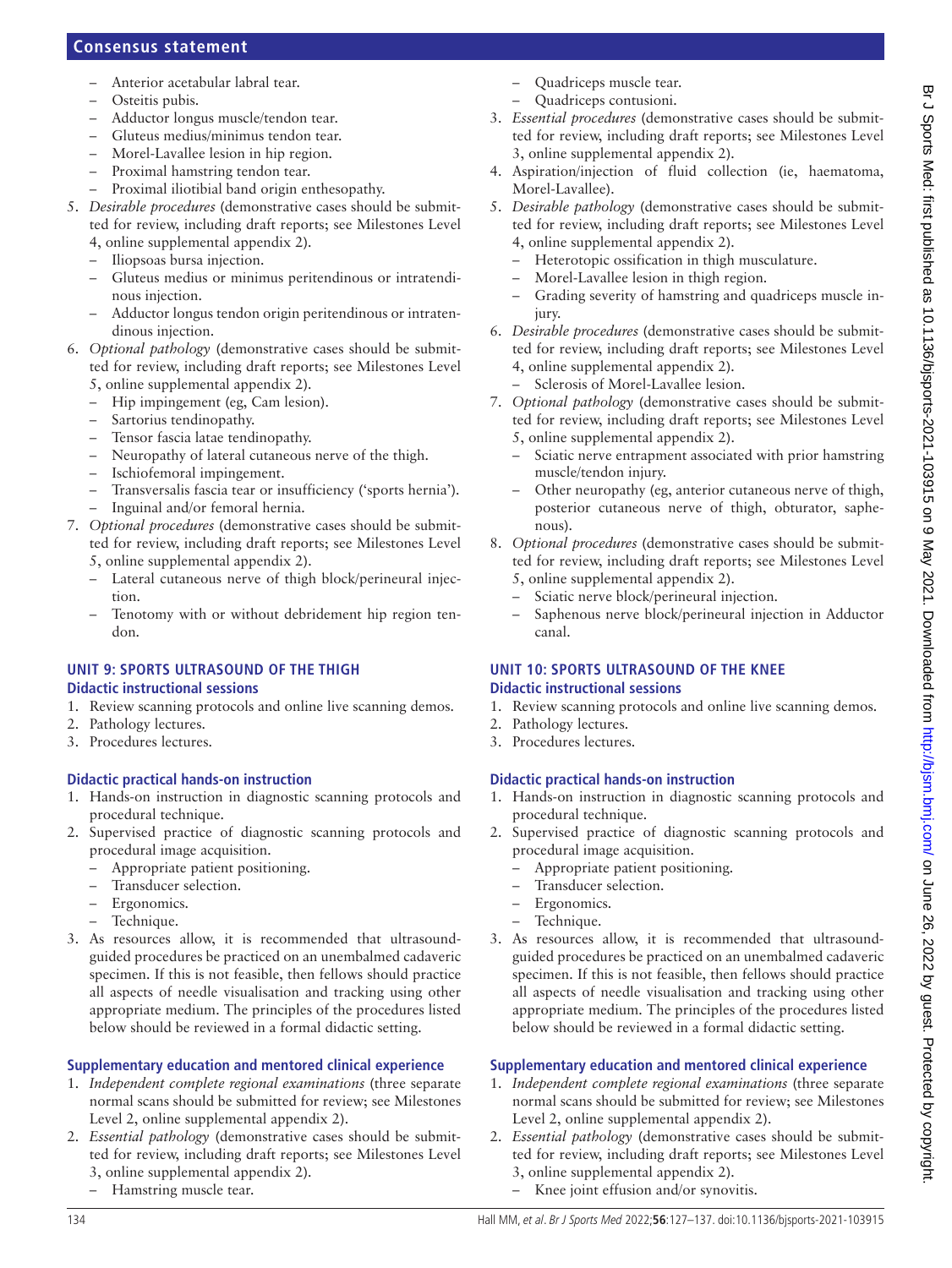#### Knee osteoarthritis (medial and lateral compartment, femoral trochlear sulcus).

- Extensor mechanism tendinopathy (quadriceps and patellar).
- Prepatellar bursitis.
- Iliotibial band tendinopathy and bursitis with or without snapping.
- Baker's cyst.
- Medial (tibial) collateral ligament sprain with or without instability.
- 3. *Essential procedures* (demonstrative cases should be submitted for review, including draft reports; see Milestones Level 3, [online supplemental appendix 2\)](https://dx.doi.org/10.1136/bjsports-2021-103915).
	- Intra-articular knee aspiration/injection.
	- Iliotibial band/bursa (distal) injection.
	- Baker's cyst aspiration.
- 4. *Desirable pathology* (demonstrative cases should be submitted for review, including draft reports; see Milestones Level 4, [online supplemental appendix 2\)](https://dx.doi.org/10.1136/bjsports-2021-103915).
	- Deep and superficial infrapatellar bursitis.
	- Osgood-Schlatter's disease.
	- Lateral (fibular) collateral ligament sprain with or without instability.
	- Meniscal tear, parameniscal cysts and/or meniscal extrusion with dynamic assessment.
		- Pes anserine tendinopathy and/or bursitis.
- 5. *Desirable procedures* (demonstrative cases should be submitted for review, including draft reports; see Milestones Level 4, [online supplemental appendix 2\)](https://dx.doi.org/10.1136/bjsports-2021-103915).
	- Knee tendon peritendinous or intratendinous injection.
	- Pes anserine bursa injection.
- 6. *Optional pathology* (demonstrative cases should be submitted for review, including draft reports; see Milestones Level
	- 5, [online supplemental appendix 2\)](https://dx.doi.org/10.1136/bjsports-2021-103915).
	- Distal biceps femoris tendinopathy.
	- Semimembranosus tendinopathy.
	- Popliteus tendinopathy.
	- Proximal tibiofemoral joint osteoarthritis, ganglion and/ or instability.
	- Posterior cruciate ligament tear.
	- Common fibular neuropathy.
	- Cruciate ligament ganglion cysts.
	- Popliteal artery entrapment syndrome.
	- Medial collateral ligament bursitis.
	- Differentiating sprains/pathology of the superficial and deep (meniscotibial and meniscofemoral) fibres of the medial collateral ligament.
	- Medial patellofemoral ligament sprain with or without instability.
	- Saphenous neuropathy (entrapment at the sartorius and gracilis tendons or of the infrapatellar branches).
	- Hoffa's fat pad impingement.
- 7. *Optional procedures* (demonstrative cases should be submitted for review, including draft reports; see Milestones Level 5, [online supplemental appendix 2\)](https://dx.doi.org/10.1136/bjsports-2021-103915).
	- Common fibular nerve block/perineural injection
	- Genicular nerve block/perineural injection
	- Tendon scraping of patellar tendon
	- Tenotomy with or without debridement for knee tendon.

### **UNIT 11: SPORTS ULTRASOUND OF THE LEG AND ANKLE Didactic instructional sessions**

1. Review scanning protocols and online live scanning demos.

- 2. Pathology lectures.
- 3. Procedures lectures.

### **Didactic practical hands-on instruction**

- 1. Hands-on instruction in diagnostic scanning protocols and procedural technique.
- 2. Supervised practice of diagnostic scanning protocols and procedural image acquisition.
	- Appropriate patient positioning.
	- Transducer selection.
	- Ergonomics.
	- Technique.
- 3. As resources allow, it is recommended that ultrasoundguided procedures be practiced on an unembalmed cadaveric specimen. If this is not feasible, then fellows should practice all aspects of needle visualisation and tracking using other appropriate medium. The principles of the procedures listed below should be reviewed in a formal didactic setting.

- 1. *Independent complete regional examinations* (three separate normal scans should be submitted for review; see Milestones Level 2, [online supplemental appendix 2](https://dx.doi.org/10.1136/bjsports-2021-103915)).
- 2. *Essential pathology* (demonstrative cases should be submitted for review, including draft reports; see Milestones Level 3, [online supplemental appendix 2](https://dx.doi.org/10.1136/bjsports-2021-103915)).
	- Midportion Achilles tendinopathy.
	- Insertional Achilles tendinopathy.
	- Ankle joint effusion and/or synovitis.
	- Anterior talofibular ligament sprain with or without instability.
	- Anterior–inferior tibiofibular ligament sprain with or without instability.
	- Fibularis longus and brevis tendinopathy with or without instability and/or intrasheath subluxation.
	- Posterior tibialis tendinopathy.
	- Medial gastrocnemius muscle injury.
- 3. *Essential procedures* (demonstrative cases should be submitted for review, including draft reports; see Milestones Level 3, [online supplemental appendix 2](https://dx.doi.org/10.1136/bjsports-2021-103915)).
	- Intra-articular tibiotalar joint aspiration/injection.
	- Ankle tendon peritendinous or intratendinous injection.
- 4. *Desirable pathology* (demonstrative cases should be submitted for review, including draft reports; see Milestones Level 4, [online supplemental appendix 2](https://dx.doi.org/10.1136/bjsports-2021-103915)).
	- Anterior tibialis tendinopathy.
	- Anterior ankle impingement.
	- Calcaneofibular ligament sprain with or without instability.
	- Retrocalcaneal and retro-Achilles/Superficial/Subcutaneous bursitis.
	- Flexor hallucis longus tendinopathy.
	- Deltoid ligament sprain with or without instability.
	- Spring ligament sprain with or without instability.
		- Fibular fracture (stress fracture or acute fracture).
	- Tibial stress fracture.
	- Gastrocnemius or soleus injury (other than medial gastrocnemius).
- 5. *Desirable procedures* (demonstrative cases should be submitted for review, including draft reports; see Milestones Level 4, [online supplemental appendix 2](https://dx.doi.org/10.1136/bjsports-2021-103915)).
	- Subtalar joint aspiration/injection.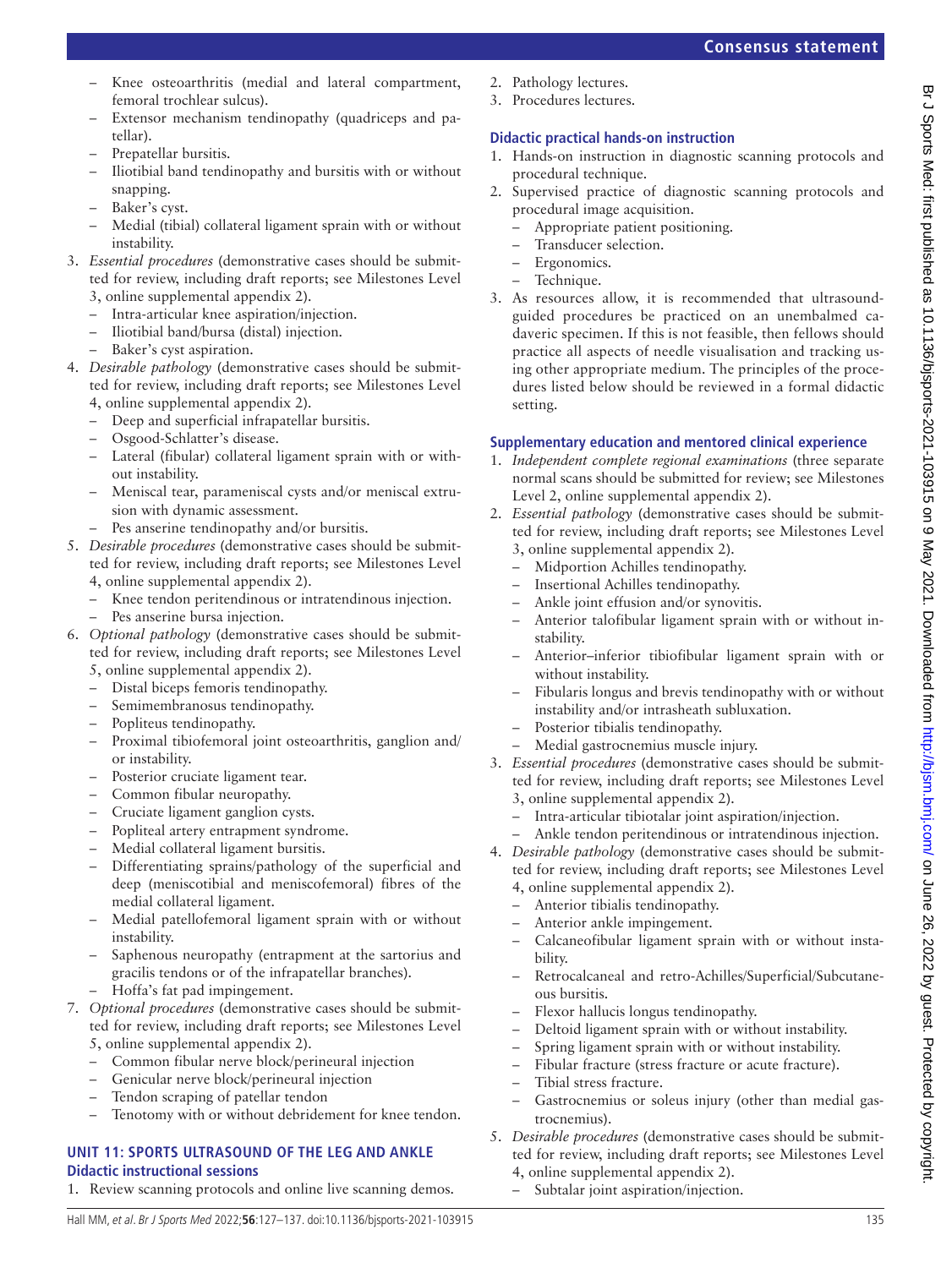- 6. *Optional pathology* (demonstrative cases should be submitted for review, including draft reports; see Milestones Level
	- 5, [online supplemental appendix 2\)](https://dx.doi.org/10.1136/bjsports-2021-103915).
	- Talar dome articular cartilage pathology.
	- Superficial fibular nerve entrapment.
	- Subtalar joint effusion and/or synovitis and/or osteoarthritis.
	- Sural neuropathy.
	- Fibularis quartus identification.
	- Plantaris tendinopathy.
	- Tarsal tunnel syndrome (including tibial, medial plantar, lateral plantar, medial calcaneal and inferior calcaneal (Baxter's) nerve entrapment).
	- Deep fibular neuropathy.
	- Posterior impingement.
	- Anterior process of the calcaneus fracture.
	- Talocalcaneal and calcaneonavicular coalitions.
	- Bifurcate ligament injury.
- 7. *Optional procedures* (demonstrative cases should be submitted for review, including draft reports; see Milestones Level 5, [online supplemental appendix 2\)](https://dx.doi.org/10.1136/bjsports-2021-103915).
	- Tibial nerve block/perineural injection.
	- Brisement of Achilles or another ankle tendon.
	- Tendon scraping of Achilles tendon.
	- Tenotomy with or without debridement ankle tendon.
	- Fasciotomy for chronic exertional compartment syndrome.

#### **UNIT 12: SPORTS ULTRASOUND OF THE FOOT Didactic instructional sessions**

- 1. Review scanning protocols and online live scanning demos.
- 2. Pathology lectures.
- 3. Procedures lectures.

### **Didactic practical hands-on instruction**

- 1. Hands-on instruction in diagnostic scanning protocols and procedural technique.
- 2. Supervised practice of diagnostic scanning protocols and procedural image acquisition.
	- Appropriate patient positioning.
	- Transducer selection.
	- Ergonomics.
	- Technique.
- 3. As resources allow, it is recommended that ultrasoundguided procedures be practiced on an unembalmed cadaveric specimen. If this is not feasible, then fellows should practice all aspects of needle visualisation and tracking using other appropriate medium. The principles of the procedures listed below should be reviewed in a formal didactic setting.

### **Supplementary education and mentored clinical experience**

- 1. *Independent complete regional examinations* (three separate normal scans should be submitted for review; see Milestones Level 2, [online supplemental appendix 2\)](https://dx.doi.org/10.1136/bjsports-2021-103915).
- 2. *Essential pathology* (demonstrative cases should be submitted for review, including draft reports; see Milestones Level 3, [online supplemental appendix 2\)](https://dx.doi.org/10.1136/bjsports-2021-103915).
	- Plantar fasciopathy.
	- Lisfranc ligament sprain with or without instability.
	- Metatarsophalangeal joint effusion and/or synovitis.
	- Midfoot joint(s) osteoarthritis.
- 3. *Essential procedures* (demonstrative cases should be submitted for review, including draft reports; see Milestones Level 3, [online supplemental appendix 2](https://dx.doi.org/10.1136/bjsports-2021-103915)).
	- Periplantar or intraplantar fascia injection.
	- First metatarsophalangeal joint aspiration/injection.
- 4. *Desirable pathology* (demonstrative cases of each diagnosis should be submitted for review, including draft reports; see Milestones Level 4, [online supplemental appendix 2\)](https://dx.doi.org/10.1136/bjsports-2021-103915).
	- Metatarsal fracture.
	- Plantar fibromatosis.
	- Morton's neuroma and/or intermetatarsal bursitis.
	- Plantar plate disorders.
	- Submetatarsal bursitis.
	- Metatarsophalangeal joint urate deposition disease.
- 5. *Desirable procedures* (demonstrative cases should be submitted for review, including draft reports; see Milestones Level 4, [online supplemental appendix 2](https://dx.doi.org/10.1136/bjsports-2021-103915)).
	- Midfoot joint aspiration/injection.
	- Other toe joint aspiration/injection.
	- Morton's neuroma/intermetatarsal bursa injection.
- 6. *Optional pathology* (demonstrative cases should be submitted for review, including draft reports; see Milestones Level 5, [online supplemental appendix 2](https://dx.doi.org/10.1136/bjsports-2021-103915)).
	- Calcaneal stress fracture.
	- Inferior calcaneal (Baxter's) neuropathy including evaluation of abductor digiti minimi muscle fatty infiltration and/or atrophy.
	- Tendinopathy at the Knot of Henry.
		- Medial plantar neuropathy at the Knot of Henry.
	- Deep fibular neuropathy.
	- Neuropathy of medial plantar proper digital nerve (Joplin's neuroma).
	- Great sesamoid disorders.
- 7. *Optional procedures* (demonstrative cases should be submitted for review, including draft reports; see Milestones Level 5, [online supplemental appendix 2](https://dx.doi.org/10.1136/bjsports-2021-103915)).
	- Fasciotomy with or without debridement of the plantar fascia.
	- Medial and/or lateral plantar nerve perineural injection.
	- Inferior calcaneal (Baxter's) nerve perineural injection.
	- Other perineural injection (eg, medial calcaneal, dorsal cutaneous branches, deep fibular, medial plantar proper digital).

### **CHALLENGES AND OPPORTUNITIES**

We acknowledge that successful implementation and completion of this curriculum may present challenges. Our working group has extensive experience in Sports US clinical application and teaching, and this is reflected in the comprehensive nature of this curriculum. The AMSSM has placed significant emphasis on developing Sports US training, and we believe this expanded curriculum will provide a solid foundation for all sports medicine physicians while also guiding those interested to achieve an expert level.

As previously mentioned, advanced expertise may be difficult to achieve within the current 1-year fellowship structure. Ongoing skill development and progression through the optional components of the curriculum will likely occur over several years, and our intent is not that fellows complete the curriculum in its entirety during their 1-year clinical fellowship. We also acknowledge that some fellowship programmes may not have the optimal resources in place including qualified faculty mentors and available equipment. Nonetheless,